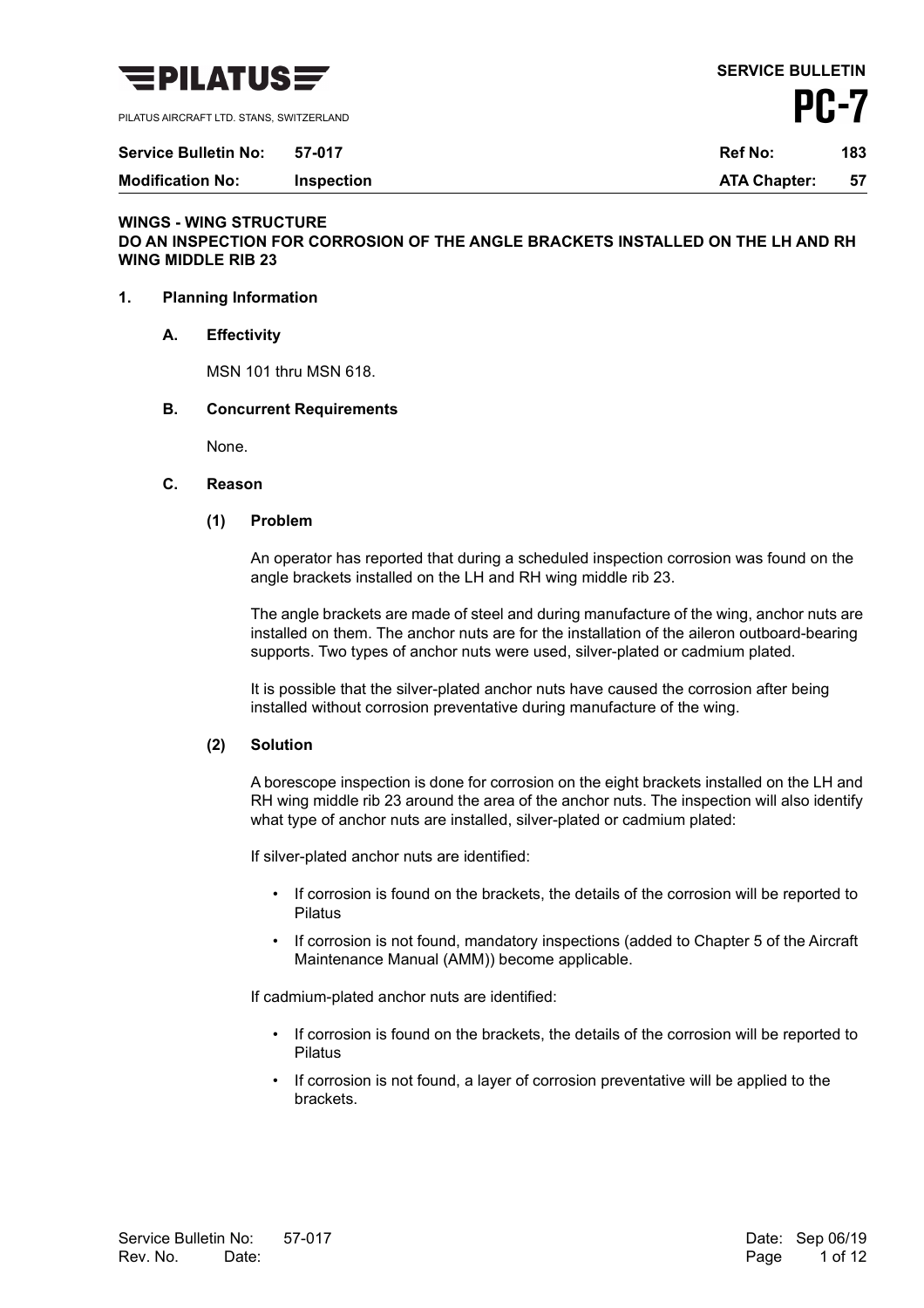

## **D. Description**

This Service Bulletin gives the data and instructions necessary to:

- (1) Do the borescope inspection for corrosion on the eight brackets installed on the LH and RH wing middle rib 23 and identify the type of anchor nuts installed.
- (2) Do the recovery procedures dependent on the results of the borescope inspection.

## **E. Compliance**

Mandatory.

Accomplishment required not later than 12 months after the effective date of this Service Bulletin.

## **F. Approval**

The technical content of this Service Bulletin is approved under the authority of Letter of DOA Acceptance ref. FOCA.21J.002.

Pilatus advises Operators/Owners to check with their designated Airworthiness Authorities for any changes, local regulations or sanctions that may affect the embodiment of this Service Bulletin.

## **G. Copyright Information**

© Pilatus Aircraft Ltd. This document contains proprietary information that is protected by copyright. All rights are reserved. No part of this document may be copied, reproduced or translated to other languages without the prior written consent of Pilatus Aircraft Ltd.

#### **H. Manpower**

|                                                | <b>Man-Hours</b><br><b>Borescope</b><br><b>Inspection</b> | <b>Corrosion</b><br><b>Preventative</b><br><b>Application</b> |
|------------------------------------------------|-----------------------------------------------------------|---------------------------------------------------------------|
| Preparation                                    | 0.50                                                      |                                                               |
| Do the corrosion inspection with the borescope | 0.50                                                      |                                                               |
| If necessary, apply the corrosion preventative |                                                           | 0.50                                                          |
| Close-Up                                       | 0.50                                                      |                                                               |
| <b>TOTAL MAN-HOURS</b>                         | 1.50                                                      | 0.50                                                          |

## **I. Weight and Balance**

## **(1) Weight Change**

None.

## **(2) Moment Change**

None.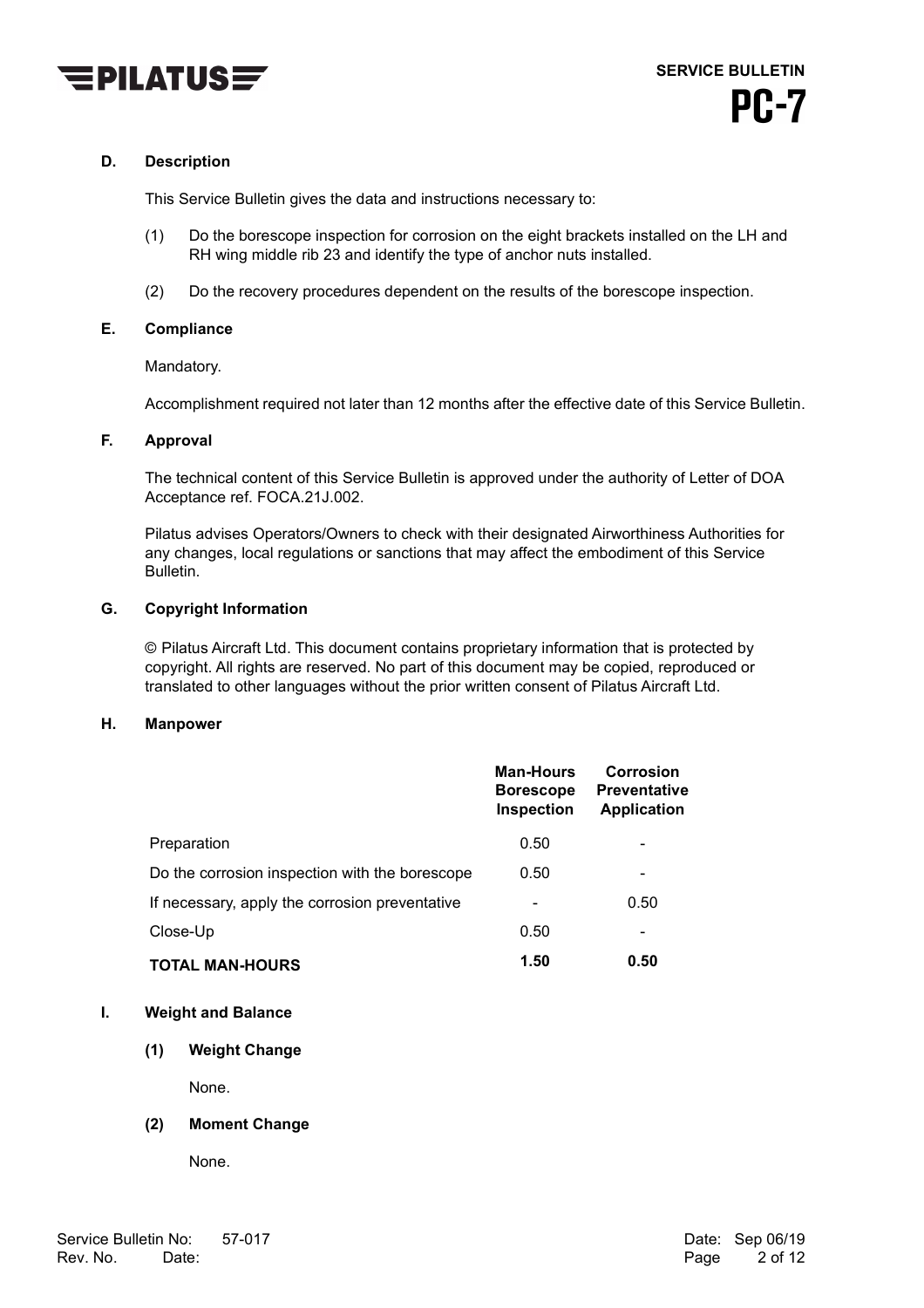

## **J. Electrical Load Data**

Not changed.

## **K. Software**

Not changed.

## **L. References**

Aircraft Maintenance Manual (AMM): 12-00-00, 20-31-00, 20-40-01.

Tool and Equipment Manual (TEM): 20-40-01, 20-40-02.

## **M. Publications Affected**

AMM: 05-10-20.

## **N. Interchangeability of Parts**

Not applicable.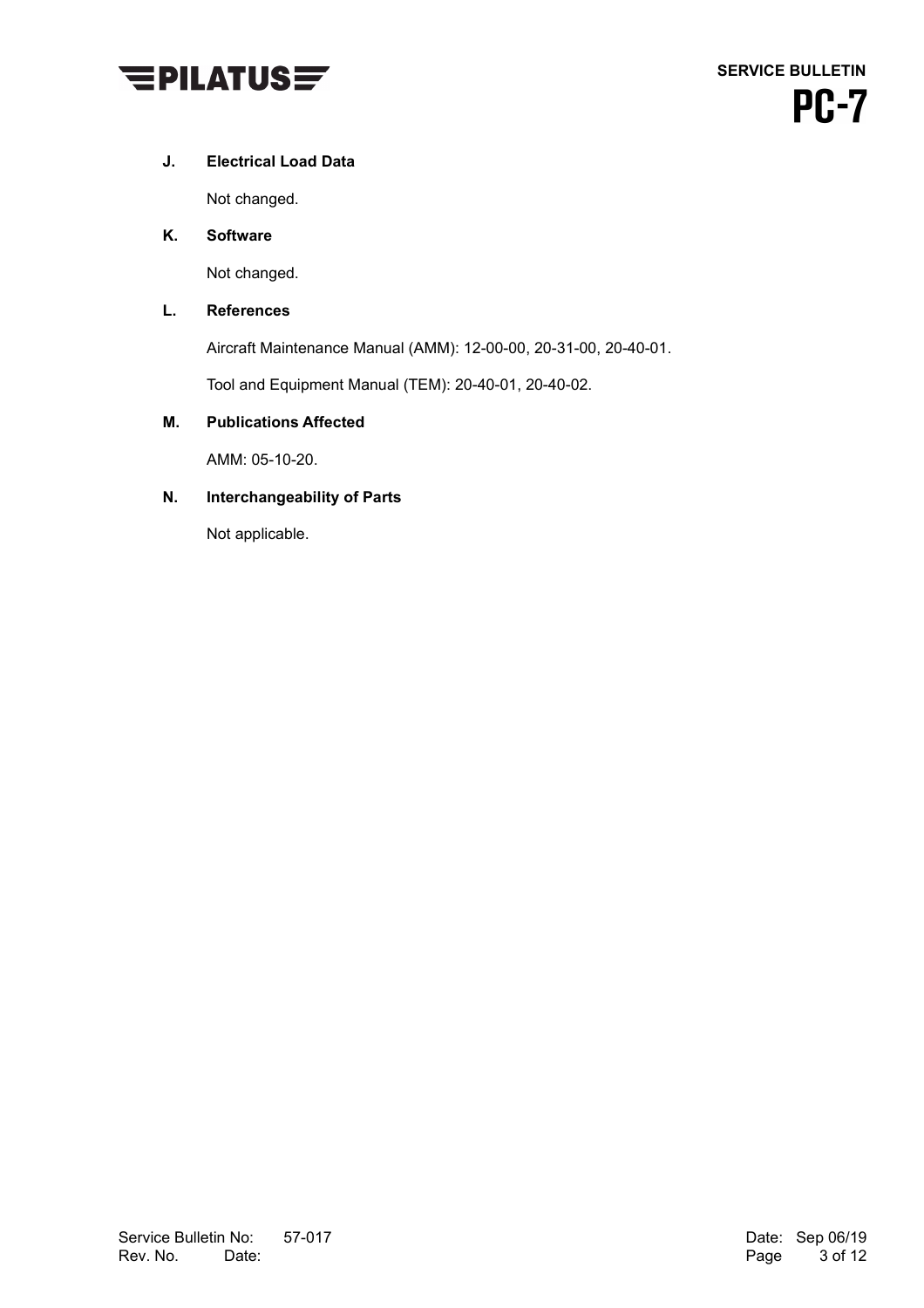

## **2. Material Information**

## **A. Material - Price and Availability**

No modification kit is required for this Service Bulletin.

Operators who require further information on Price and Availability should contact their Customer Liaison Manager at:

> Pilatus Aircraft Ltd, 6371 Stans, Switzerland.

Operators are requested to advise Pilatus Aircraft Ltd. of the Manufacturer's Serial Number (MSN), the flying hours and landings of aircraft which are allocated for this Service Bulletin using the Service Bulletin Evaluation Form.

## **B. Material Necessary for Each Aircraft**

## **(1) Material to be Procured**

None.

## **(2) Operator Supplied Materials (Ref. AMM, 20-31-00):**

| <b>MATERIAL NO. DESCRIPTION</b> |                  | <b>QTY</b> | <b>REMARKS</b>                                                                           |
|---------------------------------|------------------|------------|------------------------------------------------------------------------------------------|
| P01-010                         | <b>SOLVENT</b>   | A/R        | Or equivalent                                                                            |
| P02-031                         | ABSORBENT PAPER  | A/R        | Or equivalent                                                                            |
| P10-015                         | CPC ARDROX AV 30 | A/R        | Only required when corrosion<br>not found to brackets with<br>cadmium plated anchor nuts |

## **C. Material Necessary for Each Spare**

None.

## **D. Re-identified Parts**

None.

## **E. Tooling - Cost and Availability**

| <b>PART No.</b> | <b>DESCRIPTION</b>                                           | <b>QTY REMARKS</b> |
|-----------------|--------------------------------------------------------------|--------------------|
| 904.21.06.622   | <b>CORROSION TREATMENT</b><br><b>EQUIPMENT, PUMP</b>         | TEM 20-40-01       |
| 904.21.06.623   | <b>CORROSION TREATMENT</b><br><b>EQUIPMENT, PRESSURE CUP</b> | TEM 20-40-02       |
|                 | BORESCOPE (MINIMUM X 10)                                     | Local supply       |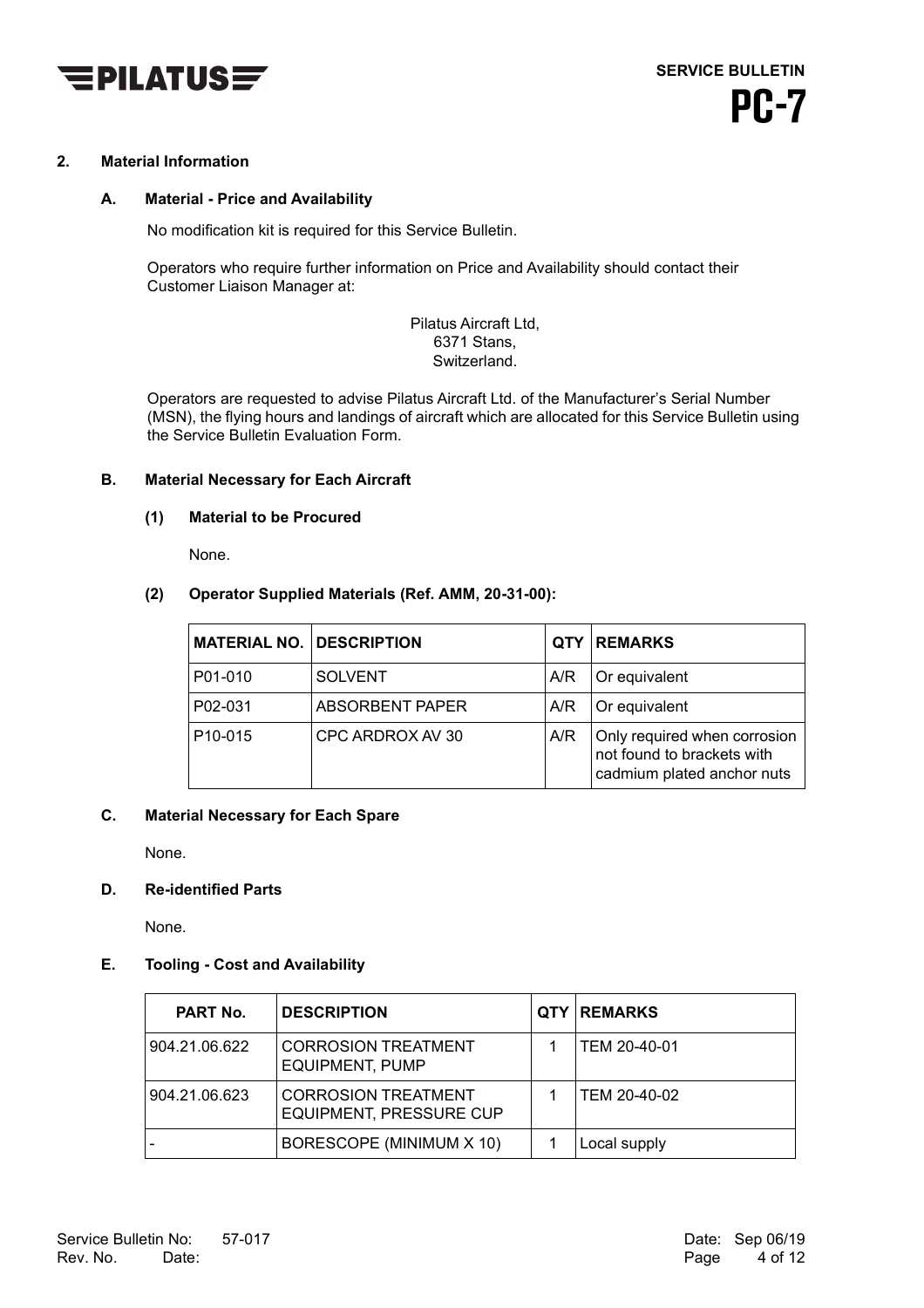

**SERVICE BULLETIN PC-7** 

| <b>PART No.</b> | <b>DESCRIPTION</b> | <b>QTY REMARKS</b>                                     |
|-----------------|--------------------|--------------------------------------------------------|
|                 | ANGLE TUBE         | Local supply to dimensions<br>given in Fig. 1, Sheet 2 |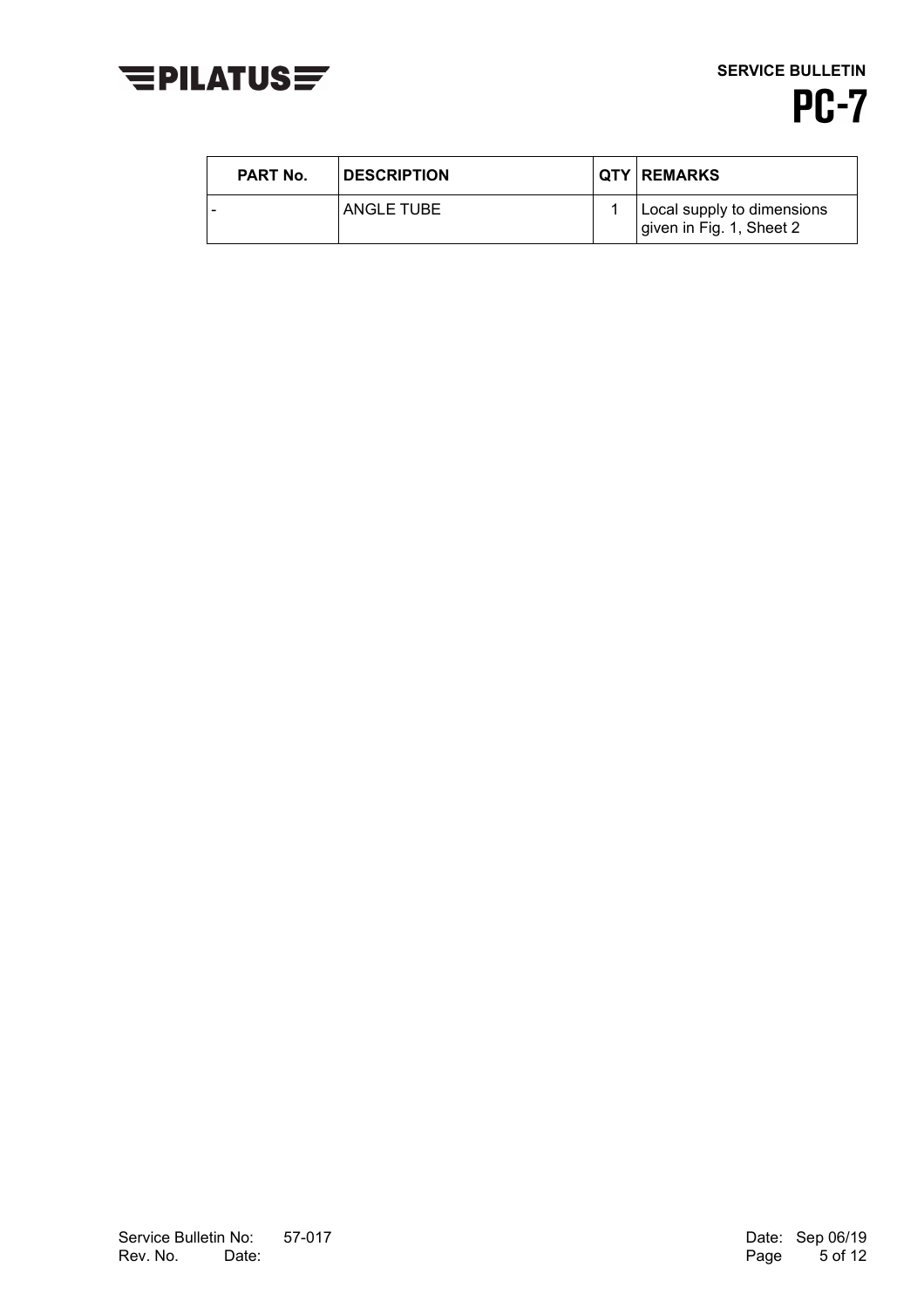

## **3. Accomplishment Instructions**

**WARNING:** BE CAREFUL WHEN YOU USE THE CONSUMABLE MATERIALS. OBEY THE MANUFACTURERS HEALTH AND SAFETY INSTRUCTIONS BEFORE.

## **A. Preparation**

- (1) Put a warning sign "DO NOT OPERATE THE FLIGHT CONTROLS" in the front and rear cockpits.
- (2) Remove the LH (L 1) and RH (R 1) wing tip fairings (Ref. AMM, 12-00-00).
	- (a) Remove and keep the 18 screws that attach the wing tip fairing to the wing.
	- (b) Disconnect the position light electrical connector.
	- (c) Disconnect the bonding lead from the wing.
	- (d) Remove the wing tip fairing.

## **B. Inspection**

- (1) Do a borescope inspection to find corrosion and to identify the type of anchor nuts on the brackets on the LH and RH middle ribs 23 (Ref. Fig. 1).
	- **NOTE:** Only personnel that are qualified and authorized by their delegated Airworthiness Authorities are allowed to do this test.
	- **NOTE:** Obey the manufacturer's instructions when you use the borescope for the inspection.
	- **NOTE:** You can identify what type of anchor nuts (5) or (6) are installed by the colour:
		- The silver-plated anchor nuts (5) or (6) have a silver colour
		- The cadmium-plated anchor nuts (5) or (6) have a yellow/bronze colour.
	- **NOTE:** If you find corrosion, you must replace the brackets (Ref. Service Bulletin 57-018).
	- (a) Do the borescope inspection of these outboard brackets through the aft lightening hole in the end rib 25 (Ref. Detail A):
		- Angle bracket LH (1)
		- Angle bracket RH (2)
		- Channel bracket LH (3)
		- Channel bracket RH (4).
	- (b) Do the borescope inspection to these forward inboard brackets through the 2nd to aft lightening hole in the end rib 25 (Ref. Detail D):
		- Channel bracket LH (9)
		- Channel bracket RH (10).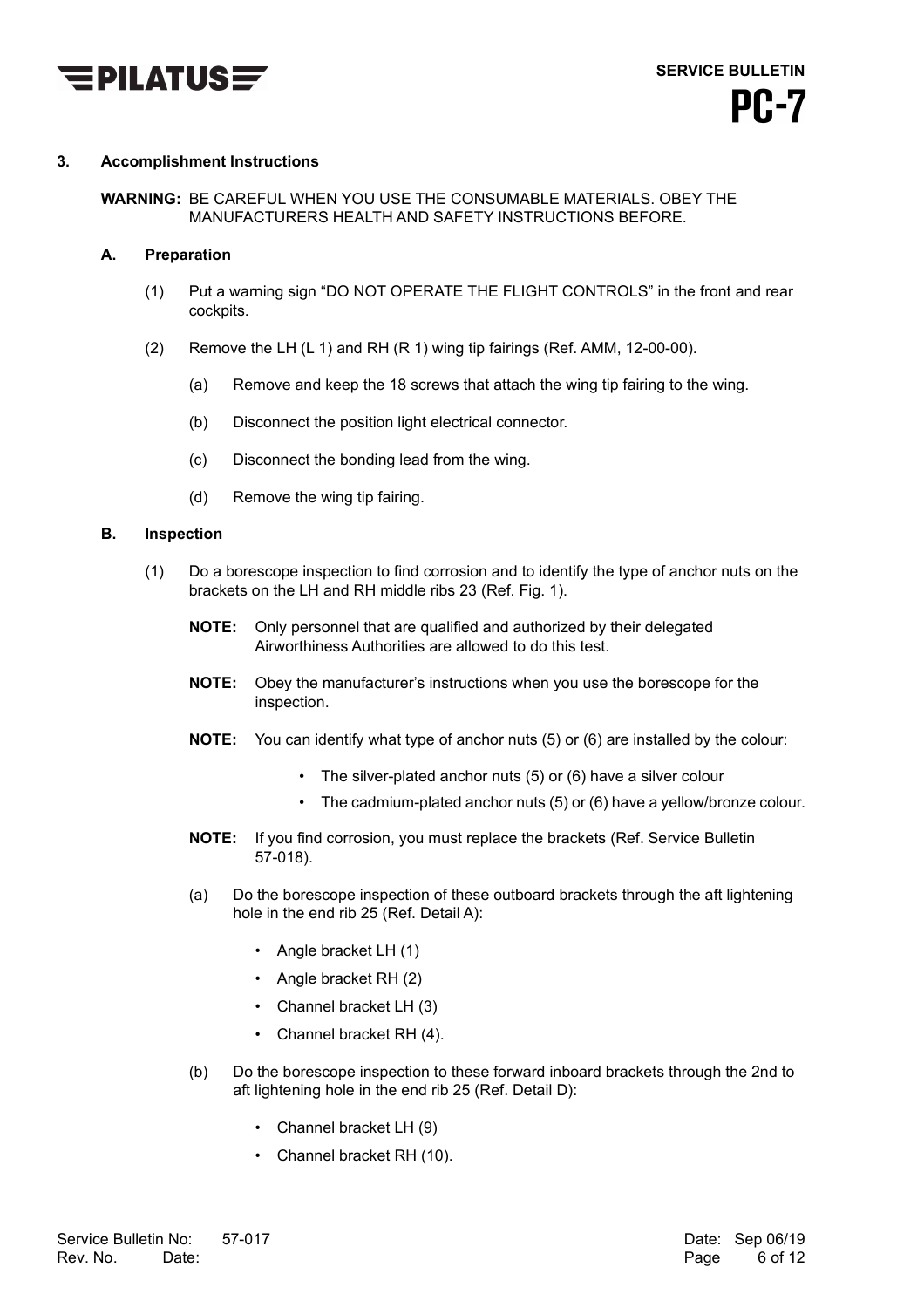

- (c) Do the borescope inspection to these aft inboard brackets through the 2nd to aft lightening hole in the end rib 25 (Ref. Detail D):
	- Angle bracket LH (7)
	- Angle bracket RH (8).

Use the angle tube (Local supply) with the borescope probe to direct the probe towards the aft brackets (Ref. Detail E).

(2) Do the recovery procedures dependent on the results of the borescope inspections you did in Step 3.B.(1).

**WARNING:** BE CAREFUL WHEN YOU USE THE CONSUMABLE MATERIALS. OBEY THE MANUFACTURERS HEALTH AND SAFETY INSTRUCTIONS BEFORE.

- (a) If silver-plated anchor nuts are identified:
	- If corrosion is found on the brackets, contact Pilatus and report the details of the corrosion
	- If corrosion is not found, mandatory inspections (added to Chapter 5 of the Aircraft Maintenance Manual (AMM)) become applicable.
- (b) If cadmium-plated anchor nuts are identified:
	- If corrosion is found on the brackets, contact Pilatus and report the details of the corrosion
	- If corrosion is not found, apply a layer of CPC Ardrox AV 30 (Material No. P10-015) to the brackets, refer to Step 3.B.(2)(c).
- (c) Apply the CPC Ardrox AV 30 (Material No. P10-015) to the brackets.
	- 1 Use the equipment that follows to apply the CPC Ardrox AV 30 (Material No. P10-015):
		- The corrosion-treatment equipment pump (Ref. TEM 20-40-01)
		- The corrosion-treatment equipment pressure cup (Ref. TEM 20-40-02)
		- The angle tube (Local supply), as necessary to guide the rod nozzle to the application area.
		- **NOTE:** Use the rod nozzle of approximately 650 mm length on the corrosion-treatment equipment with the minimum spray opening angle, this will minimise the application of CPC outside the affected area.
	- 2 Apply the CPC Ardrox AV 30 (Material No. P10-015) to the brackets (Ref. AMM, 20-40-01-201).
		- **NOTE:** When you apply the CPC to the inboard brackets, use a rod nozzle with a 90<sup>°</sup> angle, this will avoid the application of too much CPC to rib 22.
- (d) Do the inspection of the brackets again, refer to Step 3.B.(1), and make sure the application of CPC is sufficient (Ref. AMM, 20-40-01).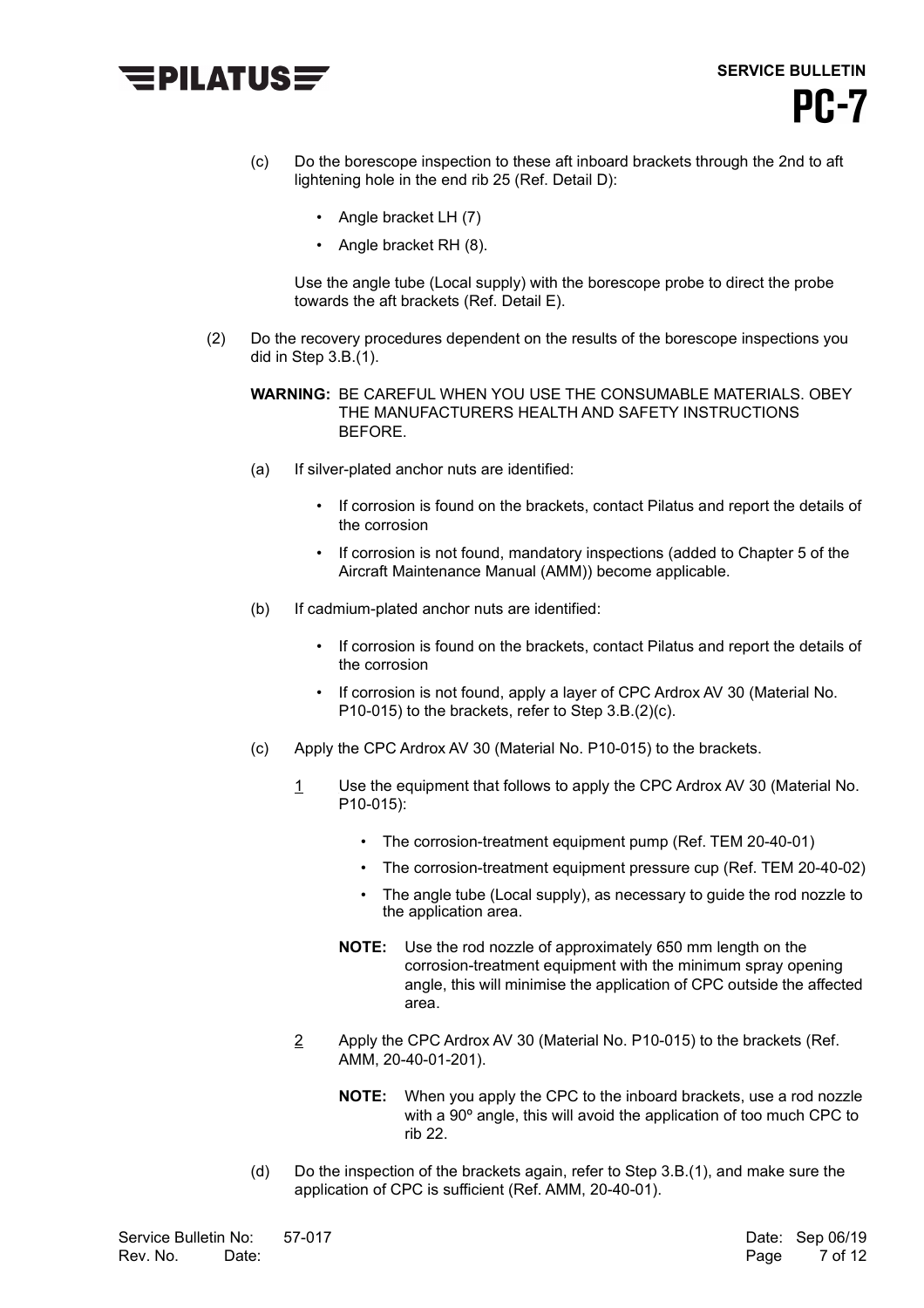

(e) If necessary, apply the CPC again, refer to Step 3.B.(2)(c).

## **C. Job Close-Up**

- (1) Remove all equipment, materials and tools from the work area. Make sure that the work area is clean.
- (2) Install the LH (L 1) and RH (R 1) wing tip fairings (Ref. AMM, 12-00-00).
	- (a) Put the wing tip fairing in position on the wing.
	- (b) Connect the bonding lead from the wing.
	- (c) Connect the position light electrical connector.
	- (d) Install the 18 screws that attach the wing tip fairing to the wing.
- (3) Remove the warning signs from the front and rear cockpits.

## **D. Documentation**

- (1) Make an entry in the Aircraft Logbook that this Service Bulletin has been incorporated.
- (2) Use the Service Bulletin Evaluation Sheet and report your results and the serial number of the aircraft to Pilatus.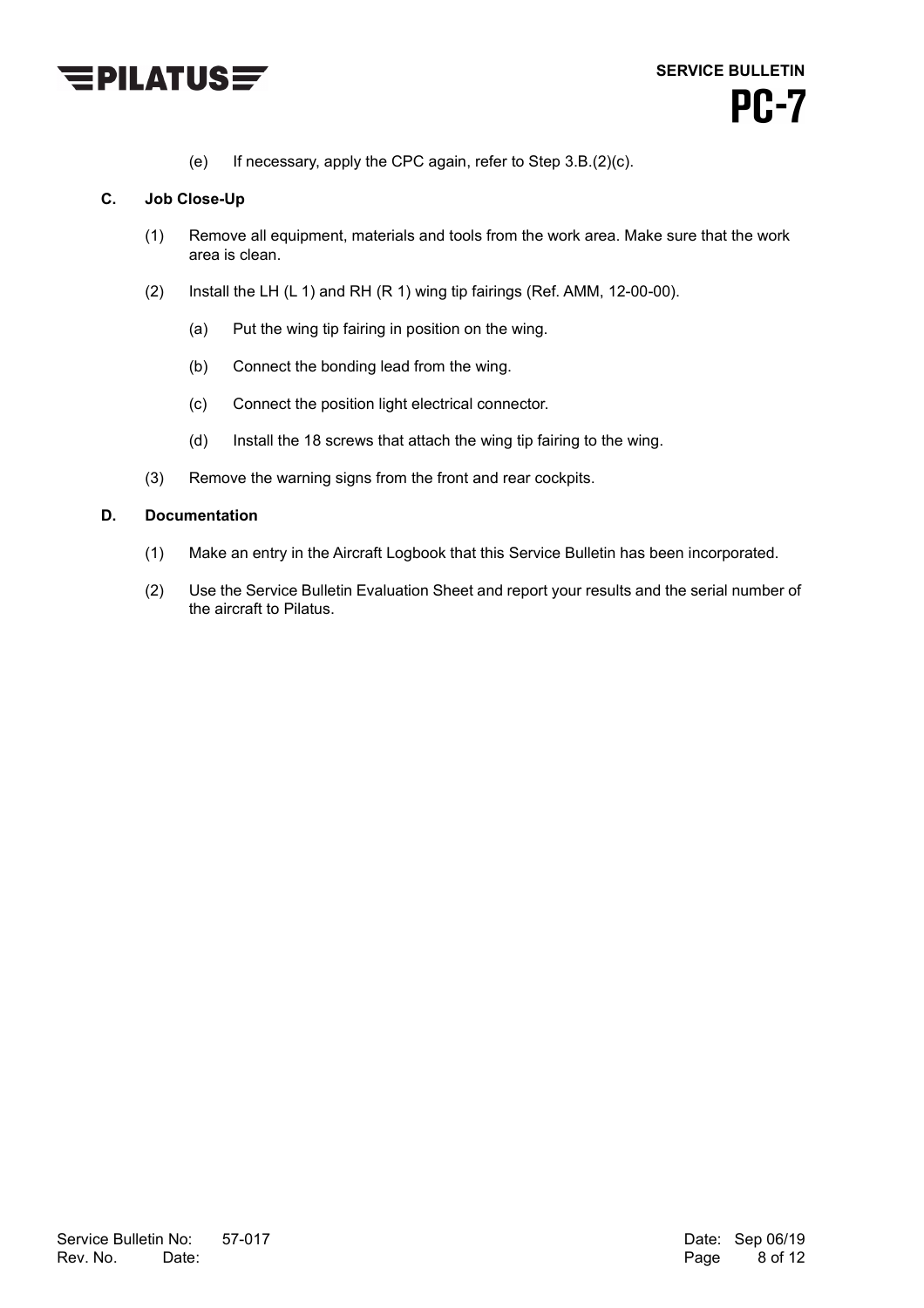

 Borescope Inspection of the LH and RH Wing Middle Ribs 23 Figure 1 (Sheet 1 of 2)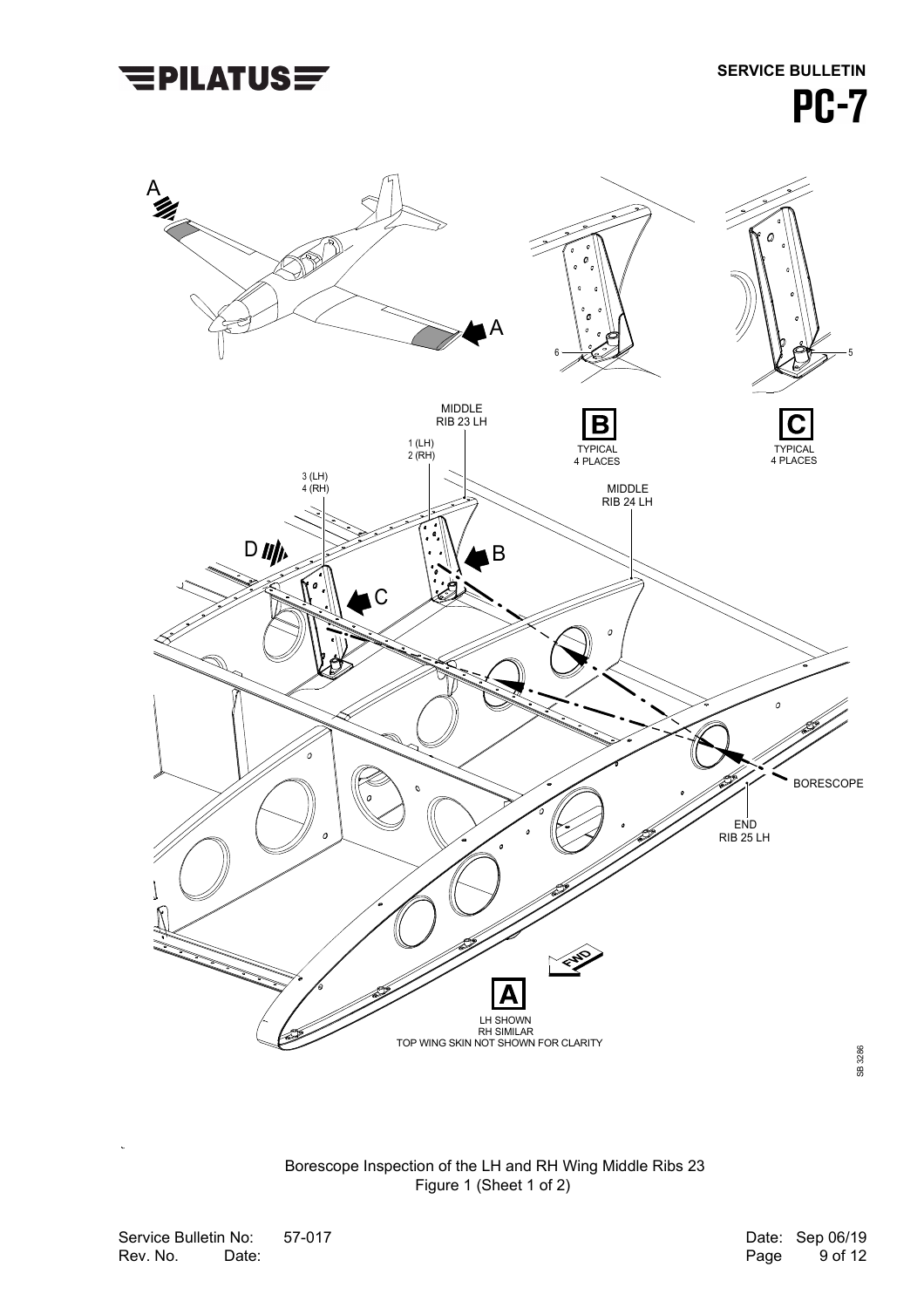

# **SERVICE BULLETIN PC-7**



 Borescope Inspection of the LH and RH Wing Middle Ribs 23 Figure 1 (Sheet 2 of 2)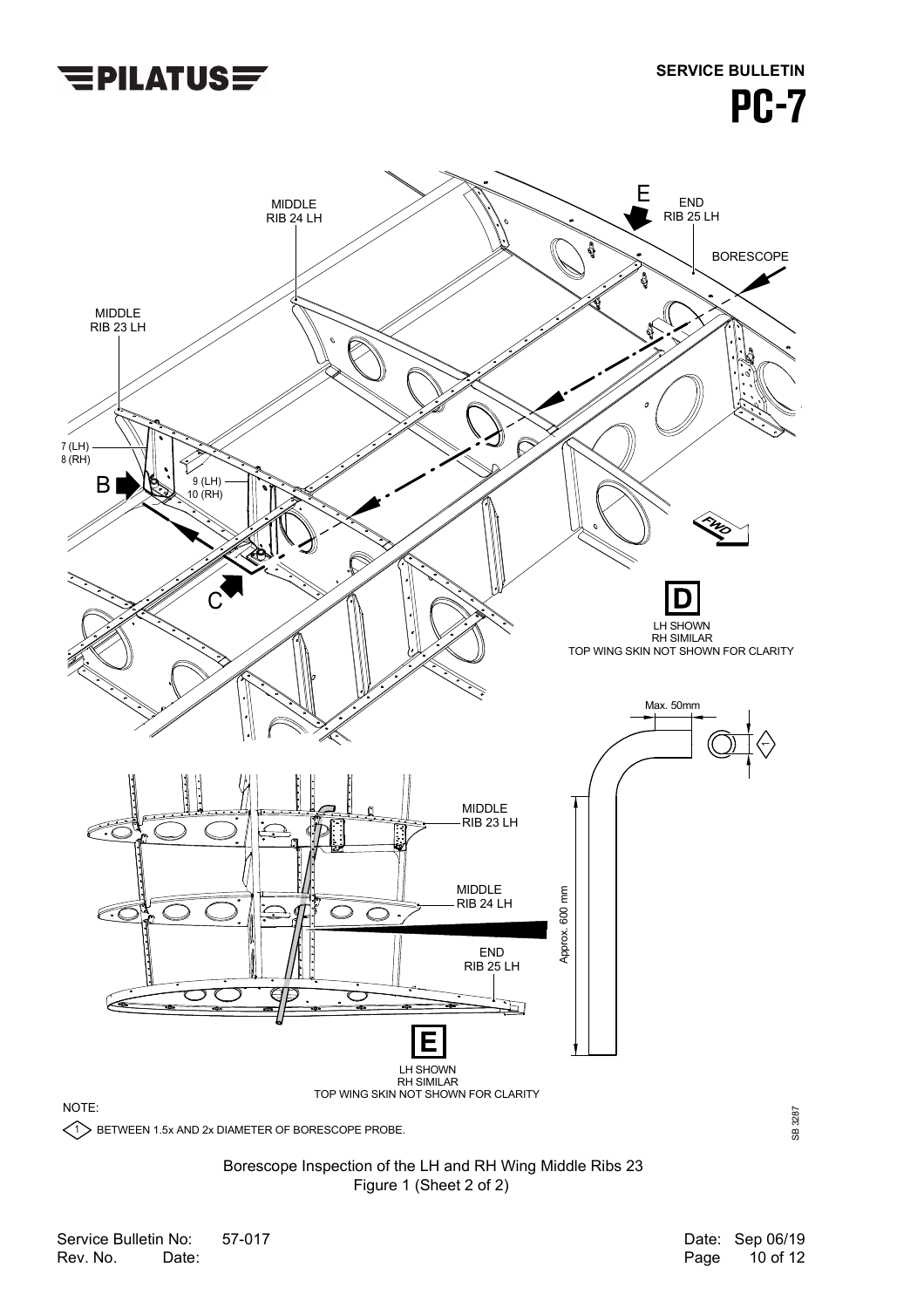

| <b>SERVICE BULLETIN EVALUATION SHEET FOR SB No. 57-017</b> |                                                                                                       |                                                        |            |                       |  |                                                                                             |
|------------------------------------------------------------|-------------------------------------------------------------------------------------------------------|--------------------------------------------------------|------------|-----------------------|--|---------------------------------------------------------------------------------------------|
|                                                            | <b>Wings - Wing Structure</b>                                                                         |                                                        |            |                       |  |                                                                                             |
| <b>Title</b>                                               | Do an Inspection for Corrosion of the Angle Brackets Installed on<br>the LH and RH Wing Middle Rib 23 |                                                        |            |                       |  |                                                                                             |
| <b>Customer</b>                                            |                                                                                                       |                                                        |            |                       |  |                                                                                             |
| <b>Service Center</b>                                      |                                                                                                       |                                                        |            |                       |  |                                                                                             |
|                                                            |                                                                                                       | <b>EMBODIMENT REPORTING</b>                            |            |                       |  |                                                                                             |
|                                                            | This SB has been embodied:                                                                            |                                                        |            | On the entire fleet   |  |                                                                                             |
|                                                            |                                                                                                       |                                                        |            | <b>Only partially</b> |  | Provide embodiment details per aircraft (use additional copies of this table, if necessary) |
|                                                            |                                                                                                       |                                                        |            |                       |  |                                                                                             |
| <b>MSN</b>                                                 |                                                                                                       | <b>Flying Hours</b>                                    | <b>MSN</b> |                       |  | <b>Flying Hours</b>                                                                         |
|                                                            |                                                                                                       |                                                        |            |                       |  |                                                                                             |
|                                                            |                                                                                                       |                                                        |            |                       |  |                                                                                             |
|                                                            |                                                                                                       |                                                        |            |                       |  |                                                                                             |
|                                                            |                                                                                                       |                                                        |            |                       |  |                                                                                             |
|                                                            |                                                                                                       |                                                        |            |                       |  |                                                                                             |
| Additional embodiment comments/findings                    |                                                                                                       |                                                        |            |                       |  |                                                                                             |
|                                                            |                                                                                                       |                                                        |            |                       |  |                                                                                             |
|                                                            |                                                                                                       |                                                        |            |                       |  |                                                                                             |
|                                                            |                                                                                                       |                                                        |            |                       |  |                                                                                             |
|                                                            |                                                                                                       |                                                        |            |                       |  |                                                                                             |
|                                                            |                                                                                                       | <b>EDITORIAL COMMENTS</b>                              |            |                       |  |                                                                                             |
|                                                            |                                                                                                       | (procedure, kit quality, suggested improvements, etc.) |            |                       |  |                                                                                             |
|                                                            |                                                                                                       |                                                        |            |                       |  |                                                                                             |
|                                                            |                                                                                                       |                                                        |            |                       |  |                                                                                             |
|                                                            |                                                                                                       |                                                        |            |                       |  |                                                                                             |
|                                                            |                                                                                                       |                                                        |            |                       |  |                                                                                             |
|                                                            |                                                                                                       |                                                        |            |                       |  |                                                                                             |
|                                                            |                                                                                                       |                                                        |            |                       |  |                                                                                             |
| Name<br>Signature                                          |                                                                                                       |                                                        | Date       |                       |  |                                                                                             |
|                                                            |                                                                                                       |                                                        |            |                       |  |                                                                                             |
| Please complete and forward this form to:                  |                                                                                                       |                                                        |            |                       |  |                                                                                             |
| Pilatus Aircraft LTD,                                      |                                                                                                       |                                                        |            |                       |  |                                                                                             |
| Customer Technical Support (MCC),                          |                                                                                                       |                                                        |            |                       |  |                                                                                             |
| P.O. BOX 992,                                              |                                                                                                       |                                                        |            |                       |  |                                                                                             |
| 6371 Stans, Switzerland<br>Fax: +41 (0)41 619 6773         |                                                                                                       |                                                        |            |                       |  |                                                                                             |
|                                                            |                                                                                                       |                                                        |            |                       |  |                                                                                             |
| Email: Techsupport@pilatus-aircraft.com                    |                                                                                                       |                                                        |            |                       |  |                                                                                             |

## **SERVICE BULLETIN EVALUATION SHEET**